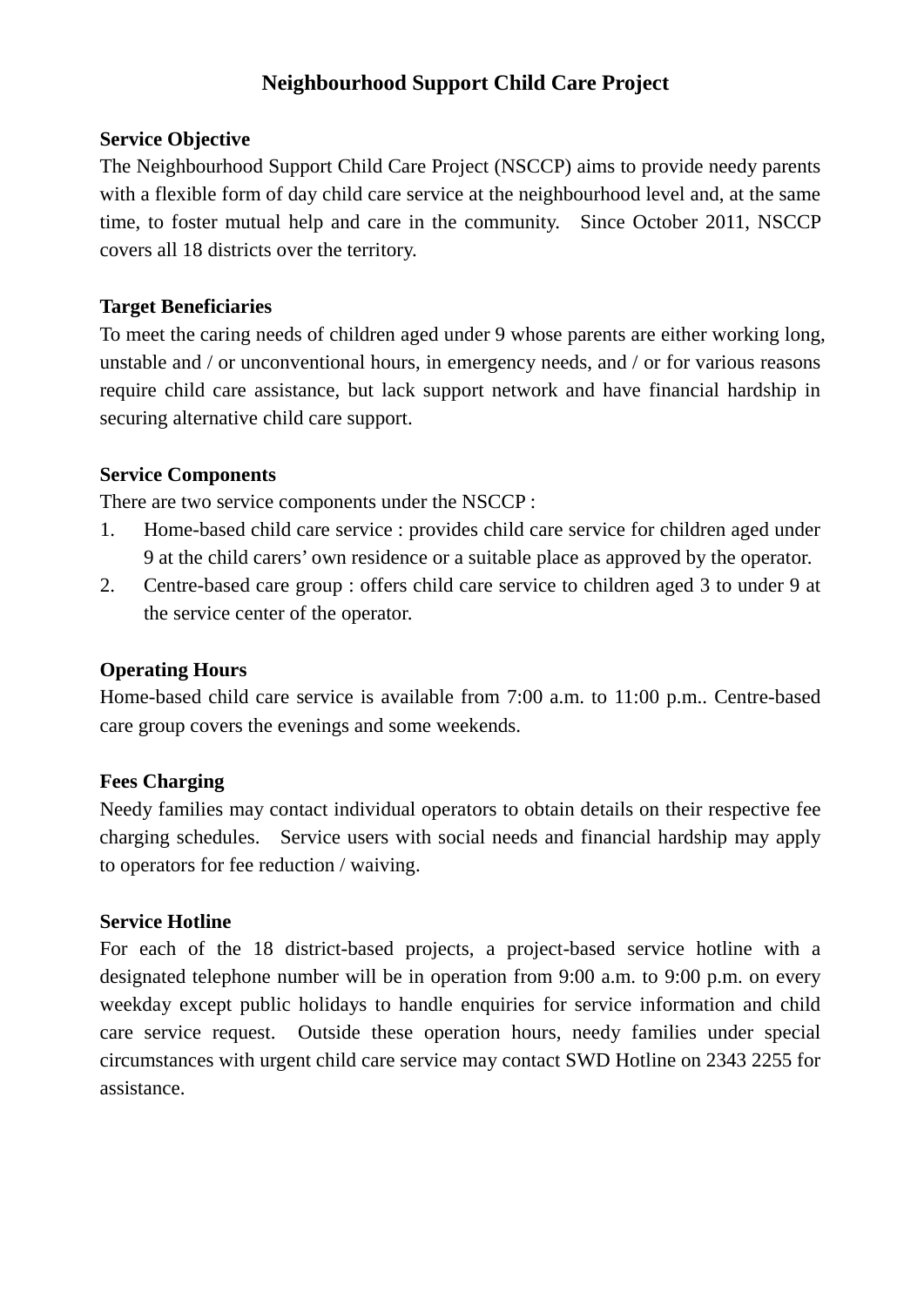# List of NSCCP Operators

| <b>District</b>         | <b>Operating</b><br>Organisation                                   | <b>Service</b><br><b>Hotline</b> | <b>Address</b>                                                                                                                    |
|-------------------------|--------------------------------------------------------------------|----------------------------------|-----------------------------------------------------------------------------------------------------------------------------------|
| Central $\&$<br>Western | The Tsung Tsin<br>Mission of<br>Hong Kong<br><b>Social Service</b> | 9036 9017                        | 11/F, Kingdom Power<br>Commercial Building, 32-36<br>Des Voeux Road West, Sheung<br>Wan                                           |
| Eastern                 | Baptist Oi Kwan<br><b>Social Service</b>                           | 3188 9757                        | Room 1501-03 & 05,<br>Lancashire Centre, 361 Shau<br>Kei Wan Road, Shaukeiwan                                                     |
| <b>Islands</b>          | <b>OIWA Limited</b>                                                | 3141 7160                        | G/F, Wing C, Mun Yat House,<br>Yat Tung Estate, Tung Chung                                                                        |
| Kowloon City            | Tung Wah Group<br>of Hospitals                                     | 2714 3838                        | G/F, Block B, Lok Man Sun<br>Chuen, No. 160, Kau Pui Lung<br>Road, To Kwa Wan                                                     |
| Kwai Tsing              | <b>Women Service</b><br>Association                                | 2489 9929                        | G/F, 13 Pak Kwai House, Kwai<br>Chung Estate, Kwai Chung                                                                          |
| <b>Kwun Tong</b>        | <b>Kwun Tong</b><br>Resident<br>Association                        | 2341 6090                        | Units L10, G/F., Lower Block,<br>Tsui Nam House, Tsui Ping<br>(North) Estate, Kwun Tong                                           |
| North                   | Po Leung Kuk                                                       | 3563 5161                        | Unit 16, G/F, Ching Chiu<br>House, Ching Ho Estate, Sheung<br>Shui                                                                |
| Sai Kung                | Hong Kong<br><b>Family Welfare</b><br>Society                      | 2177 1321                        | Unit 2, Podium 1, Choi Ming<br>Shopping Centre, Kin Ming<br>Estate, Tseung Kwan O                                                 |
| Sha Tin                 | Hong Kong<br><b>Single Parents</b><br>Association                  | 2994 9527                        | G/F, Wing B, Pine House,<br>Kwong Yuen Estate, Sha Tin                                                                            |
| Sham Shui Po            | The Tsung Tsin<br>Mission of<br>Hong Kong<br><b>Social Service</b> | 6575 2897                        | Tsung Tsin Mission of Hong<br>Kong Full Grace Service Centre,<br>2/F Sham Tsung Court, 17-19<br>Wong Chuk Street, Sham Shui<br>Po |